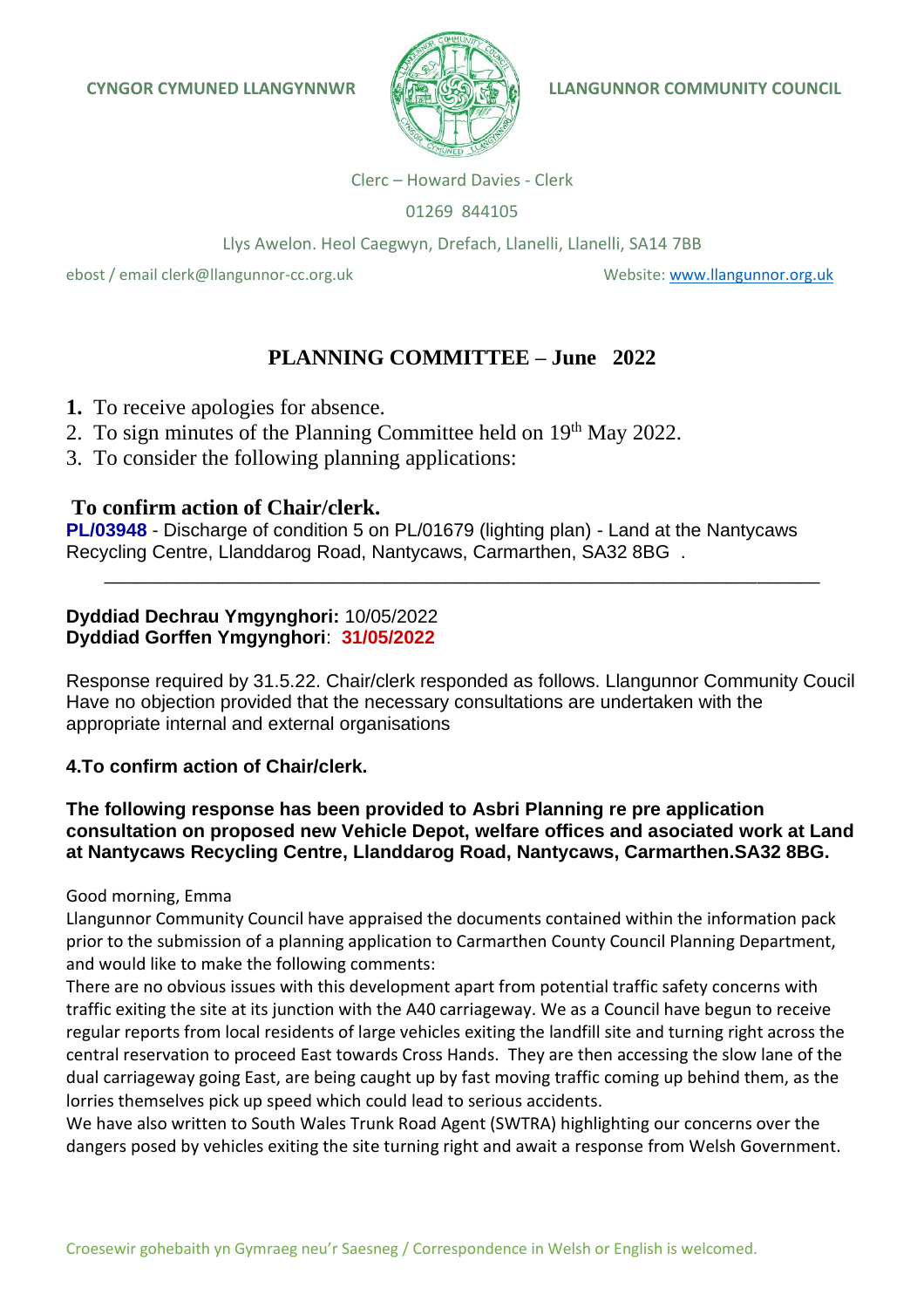

Clerc – Howard Davies - Clerk

01269 844105

#### Llys Awelon. Heol Caegwyn, Drefach, Llanelli, Llanelli, SA14 7BB

#### ebost / email clerk@llangunnor-cc.org.uk Website: [www.llangunnor.org.uk](http://www.llangunnor.org.uk/)

Whilst your research on Highway safety indicates a total of three collisions have occurred within a 600m radius of the Llanddarog Road / A48 priority junction, with only one of these incidents having occurred at the priority junction during the period 2017-2021. This was recorded as a rear end shunt. We can however report that there are many reports of "near miss accidents" with large vehicles crossing the dual carriage to exit the site.

We have written to the Transport Manager at Cwm Environmental Ltd asking for his observations on this issue and enquiring what their policy is on allowing large lorries leaving the site to turn right, but regrettably as at the date of this email no response has been received. We attach a copy of our recent letter addressed to your client for your further information.

We are aware that some large articulated vehicles are turning left to exit the site, however, are turning around at the Nantycaws junction by crossing the dual carriageway again and bisecting the traffic island to get back onto the carriage in an Easterly direction heading for Cross Hands which is again totally unacceptable and a major safety concern. Please see attached photographs showing the tyre marks passing through the traffic island at the Nantycaws junction, which I have evidenced first hand.

Whilst we applaud the review being undertaken by Welsh Government of the junctions, along this stretch of dual carriageway, with a view to providing a grade separated junction that will allow the closure of three existing gaps in the central reservation, this will take some time to get approved and implement, the danger of a serious accident at this junction remains high and current.

We believe that at one time there was a sign displayed at the exit, asking vehicles leaving the recycling centre not to turn right, but sadly upon inspection this sign was no longer there.

As a minimum the Council would like to suggest the following measures to improve safety at the exit be considered:

1.A CCTV camera system to be placed at the site exit from the Landfill site, to allow the Applicant to monitor correct usage of the junction, by all traffic leaving the site which will also help manage accident risk, and to identify vehicles crossing the central reservation to go East.

2. Drivers to be educated on not being allowed to "swing round" at the Nantycaws junction traffic island with immediate effect given heightened risk of causing accidents.

3.We would like to see official signage to be placed at the junction exit, in the vehicle depot and welfare area's advising no right turn for lorries exiting the site on safety grounds.

4. Could this be adopted as company policy, as there is no timescale currently given for the exit improvements being considered by Welsh Government to commence.? The Managing Director of Cwm has advised our County Councillor verbally that there is no issue with large vehicles leaving the site, and as this is clearly not the case, the installation of a traffic camera would assist them in managing the risk here.

Howard Davies Clerk/Clerc 8.6.22